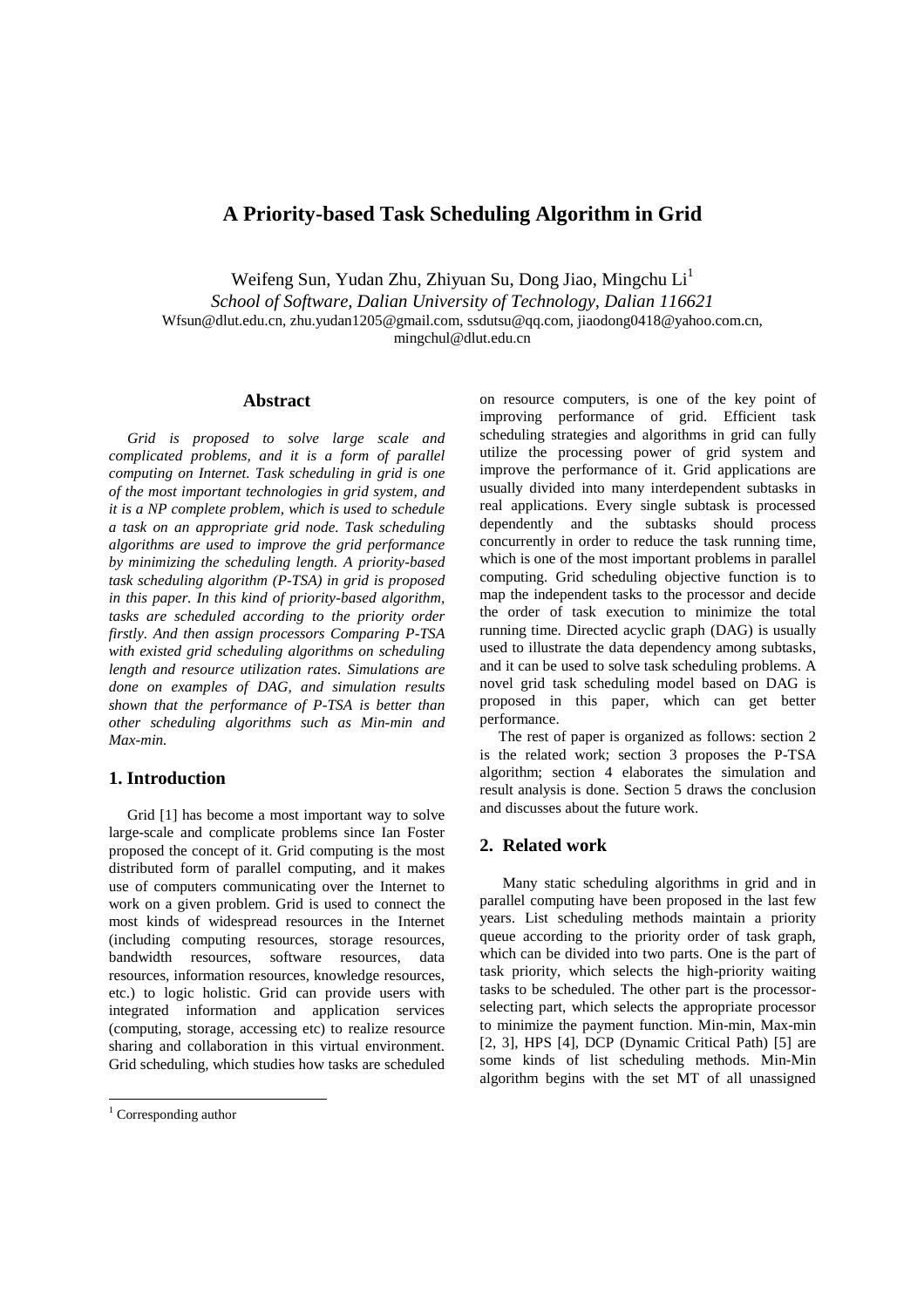tasks, and it also has two phases. In the first phase, the set of minimum expected completion time (such that task has the earliest expected completion time on the corresponding machine) for each task in MT is found. In the second phase, the task with the overall minimum expected completion time from MT is chosen and assigned to the corresponding resource. Then this task is removed from MT and the process is repeated until all tasks in the MT are mapped. Max-Min is very similar to Min-Min, except in phase 2. Max-Min assigns task with maximum expected completion time to the corresponding resource, in phase 2.

Priority-based schemes [6-8] assume a priority for each task that is utilized to assign the tasks to the different processors. Priorities based scheduling algorithms, such as Heterogeneous Earliest Finish Time (HEFT) and Critical-Path-On a Processor (CPOP). The heterogeneous earliest finish time (HEFT) [9] algorithm has two phases: the task prioritizing phase and the processor selection phase. In the task prioritizing phase, the upward rank attribute is computed for each task and a task list is generated by sorting the tasks in decreasing order of the upward rank. In the processor selection phase, tasks are selected in order of their priorities and scheduled to the best processor that minimizes the task's finish time. The CPOP [9] algorithm has the same two phases as the HEFT algorithm. In the first phase, the upward and downward rank values for all tasks are computed using mean computation and communication costs. The priority of each task is assigned with the summation of the upward and downward ranks. A priority queue is used to maintain the ready task, and the ready task with the highest priority is selected for the processor assignment. In the second phase, it defines the critical path processor as the processor that minimizes the cumulative computation cost of the tasks on the critical path. If the selected task is on the critical path, it is assigned to the critical path processor; otherwise, it is assigned to a processor that minimizes the earliest execution finish time of this task.

Max-min, Min-min and such algorithms don't consider the load balancing. The HEFT and CPOP have no idea about the topology structure and resource availability. The paper studies the minimum scheduling time, task topology structure and the load balancing, namely resource utilization.

# **3. P-TSA**

## **3.1 Task scheduling problems**

A grid application consists of many dependent tasks, which are represented by a Directed Acyclic Graph (DAG).

 $G=(V, E)$ , where  $V = \{v_i, i=1...n\}$  is the set of n tasks. The  $v_i$  represents the node i.

 $E = (v_i, v_j)$  {i,j=1......n} is the set of directed edges, which represents a partial order on V.

For any two tasks  $v_i$ ,  $v_j \in V$ , the  $v_j$  cannot be scheduled until task  $v_i$  has been completed, hence  $v_i$  is a predecessor of  $v_j$  and  $v_j$  is a successor of  $v_i$ . The tasks executions of a given application are assumed to be non-preemptive.

Data<sub>nn</sub> is a  $n \times n$  matrix of communication data, where  $Data_{ii}$  is the amount of data required to be transmitted from task  $v_i$  to task  $v_j$ .

In a given task graph, a task without any parent is called an entry task and a task without any child is called exit task.

In an actual implementation, we can create a PseudoEntry task and PseudoExit task with zero computation time and communication time.

The DAG of Fast Fourier Transform is shown in Fig.1. The weight of edge denotes the processing and transmitting time from one node to the next node.



Figure 1. **A DAG of fast fourier transform**

Assume grid system consists of m independent different types of processors of a set  $P = \{p_i : j = 0, \ldots, \}$ m-1}. The estimate accomplish time that a set of tasks execute on the 3 processors is shown in Tab.1.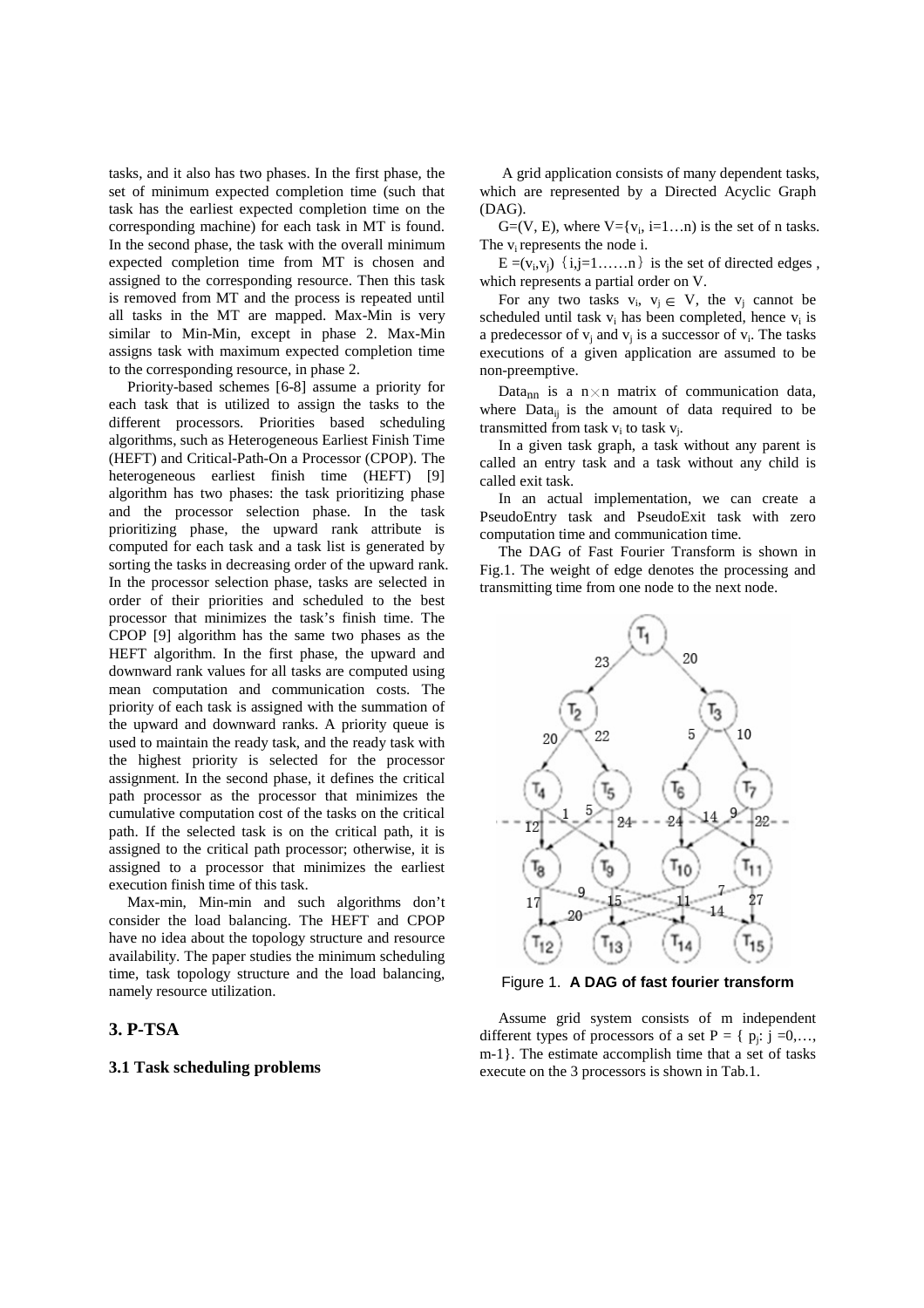| Task                    | P1 | P2 | P3 |
|-------------------------|----|----|----|
| 1                       | 14 | 16 | 9  |
| $\overline{\mathbf{c}}$ | 13 | 19 | 18 |
| 3                       | 11 | 13 | 19 |
| $\overline{4}$          | 13 | 8  | 17 |
| 5                       | 12 | 13 | 10 |
| 6                       | 13 | 16 | 9  |
| 7                       | 7  | 15 | 11 |
| 8                       | 5  | 11 | 14 |
| 9                       | 18 | 12 | 20 |
| 10                      | 21 | 7  | 16 |
| 11                      | 14 | 20 | 9  |
| 12                      | 17 | 21 | 5  |
| 13                      | 9  | 17 | 20 |
| 14                      | 12 | 16 | 14 |
| 15                      | 7  | 11 | 14 |

Table 1. **The execution time matrix**

 $R_{mm}$  is an m $\times$ m matrix of data transmission rate, so that the transmission time between task  $v_i$  (execute on the  $p_x$ ) and task v<sub>i</sub>(execute on the  $p_y$ ) is shown in formula 1. If the execution machine of the  $v_i$  is the same with the  $v_j$ , then the transmission time is zero. If not, the time is the amount of transmission data (The transmission rate defined is 1).

#### **3.2 Base algorithm**

First of all, every task's priority (TP) is computed by formula 1, where depth(i) represents the depth of task vi . Depth of node(depth) is used to describe the depth of task  $v_i$  and we suppose that depth(entry)=1.And  $v_i$  is is the next node of  $v_i$ .

All of the tasks will be sorted by their priority values. The ECT(estimate complete time) is the time which every processors executes the task. The ULC (Up Link Cost) of a task is the maximum data transmission time with its immediate predecessors. The DLC (Down Link Cost) of a task is the data transmission time with its immediate successors. The target of our scheduling algorithm is minimizing scheduling length, called makespan, which is the measurement of grid computing system's throughput.

$$
\text{TP}(i) = \frac{\sum_{j \in succ(i)} \frac{1}{depth(j)} * \frac{1}{DLC(i)}}{ULC(i) * average(ECT(i))}
$$
 (1)

The notes which have the same depth are in the same team, and the lower depth team has a higher priority. Then we will get the executing order by computing the priority value of tasks in every team. So we can get the ordered tasks from figure 1, which is illustrated in figure 2.

# T1 T3 T2 T6 T7 T5 T4 T8 T11 T10 T9 T14 T13 T15 T12

### Figure 2. **The ordered tasks**

At last, we assign the tasks with established order to executing machines. Before doing that, the resource machines will be scanned and the tasks'executing time of machines (mi) that cannot provide the resource will be changed into ∞. With regard to every task, each of them will travel across all the resource machines to record the completion time when assigning tasks. The resource machine having a minimum completion time will be chosen for scheduling. We can minimize the total completion time by this way.

Figure 3 shows a scheduling result created by P-TSA.



Figure 3. **The scheduling result generated by P-TSA**

The three processers should process the subtask at the proper time an all the processing orders are based on the priorities of DAG.

#### **3.3 Algorithm description**

To assess the performance of the P-TSA, we make a series of simulation experiments using the Matlab. P-TSA algorithm pseudo-code is as follows:

- 1. **Read** the DAG
- 2. **Divide** the tasks into groups
- 3. **Initialize** the Estimated Completion Time (ECT) of each task, the amount of data between tasks, and the transmission rate between the machines (define the value is 1). And **initialize** the Machine Available Time (MAT).
- 4. **For** each group do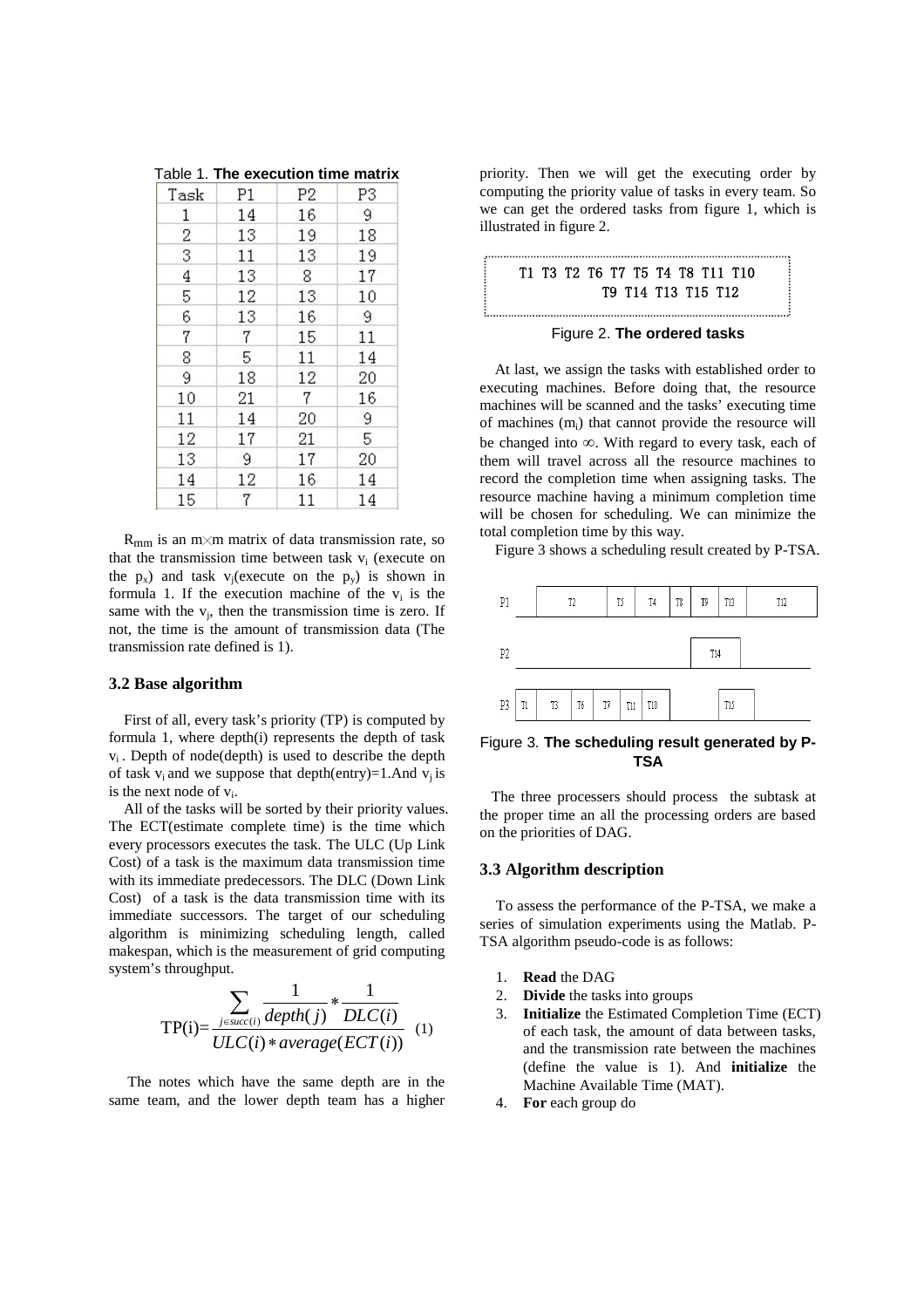| <b>Begin</b><br>5.                                    |
|-------------------------------------------------------|
| б.<br><b>compute</b> the average ECT of every task in |
| this group                                            |
| <b>Sort</b> the tasks in the group<br>7.              |
| 8.<br><b>For</b> each task in this group do           |
| 9.<br><b>Begin</b>                                    |
| 10.<br><b>For</b> each machine do                     |
| 11.<br><b>Begin</b>                                   |
| 12.<br>$ACT(v_i)=Max\{ MAT, EST(v_i)\} + TET(v_i)$    |
| <b>Select</b> the minimum ACT<br>13.                  |
| 14.<br>End                                            |
| 15.<br><b>Delete</b> the task from the group          |
| 16.<br><b>Update</b> the value of MAT, ACT and        |
| EST of the tasks                                      |
| End<br>17.                                            |

18. **End**

## **4. Simulations and performance analysis**

Scheduling length and resource utilization are the parameters to be compared in the simulations. Scheduling length of grid task, an indicator of performance of the grid system, is important in task scheduling system. While the resource utilization reflects the load of resource machine which is also important to the grid system. So the two parameters are selected to compare the effect of P-TSA.

P-TSA algorithm is compared with Min-min and Max-min algorithm in the simulation by using the DAG map.

#### **4.1. Simulation environment**

Application maps of three typical problems are used in the simulation, Fast Fourier Transform (Fig.1), the random DAG (Fig.4) and Molecular Dynamics Code (Fig.5). Fast Fourier Transform algorithm is the example in this paper. We focus on the analysis and comparison of random generated DAG and Molecular Dynamics Code in this simulation. In this paper, we design the random parameter generator to get the scheduling result. The experimental parameters are as follows:

- 1. The number of hosts *m*,
- 2.  $m \in (10, 20, 30, 40, 60)$  for random generated DAG;

*m*∈(2,4,8,16,32,64) for Molecular Dynamics Code;

- 3. The eliminate completion time of task on the resource host ECT;
- 4. The data transmission between spots DT (Data Transmission);
- 5. The ratio between average of DT and average

of ECT, set to be 1.

According to the above parameters, the paper runs the Max-min, Min-min and P-TSA algorithm based on the two DAGs.



Figure 4. **The random DAG**



Figure 5. **DAG of molecular dynamics code**

#### **4.2 Experiment results and analysis**

Using the two DAGs, the makespan based on P-TSA and the other two algorithms show as the fig.6 and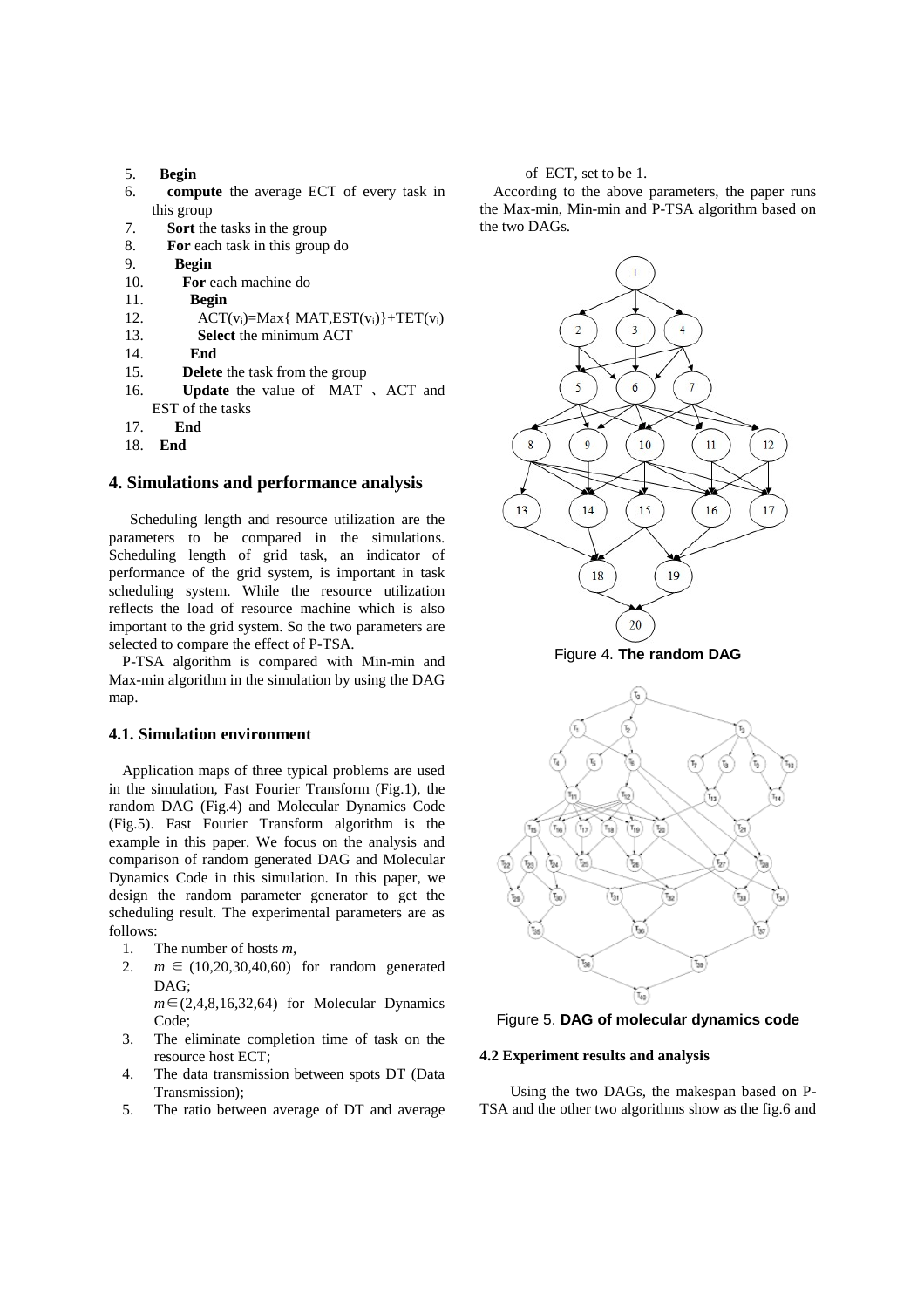fig.7 while the resource utilization show as the fig.8 and fig.9.

As randomly generated DAG experiment, the resource utilization of Max-min and Min-min are almost the same. When the number of resource machines is selected to be {10, 20,30,40,60} based on the random DAG and {2, 4, 8, 16, 32, 64} based on the real application DAG, the scheduling length curve of P-TSA algorithm is under the curve of Max-min and Min-min algorithm.

The makespan based on P-TSA and the other two algorithms show as the fig.6 and fig.7.



Figure 6. **The makespan contrast with the random DAG**



Figure 7. **The makespan contrast with molecular dynamics code**

The simulation results show that the average of scheduling length of P-TSA is smaller than the Maxmin and Min-min. The average of scheduling length of P-TSA based on a random generated DAG is 82.2% of Max-min algorithm and 83.4% of Min-min algorithm, and the scheduling length can save 41.6% time at most. The minimal makespan occurred when the number of processors is 16 or 32 in molecular dynamics code scenario. But the makespan is high when the number of processors reaching 30 in random DAG scenario. The nodes in the two scenarios are different, while the changing of makespans in different scenarios is quite different.

The resource utilization of three algorithms in the simulation is shown as fig.8 and fig.9.



Figure 8. **The resource utilization contrast with the random DAG**



Figure 9. **The resource utilization contrast with molecular dynamics code**

The resource utilization of P-TSA is increased by 12.5 percentage points compared with the Max-min